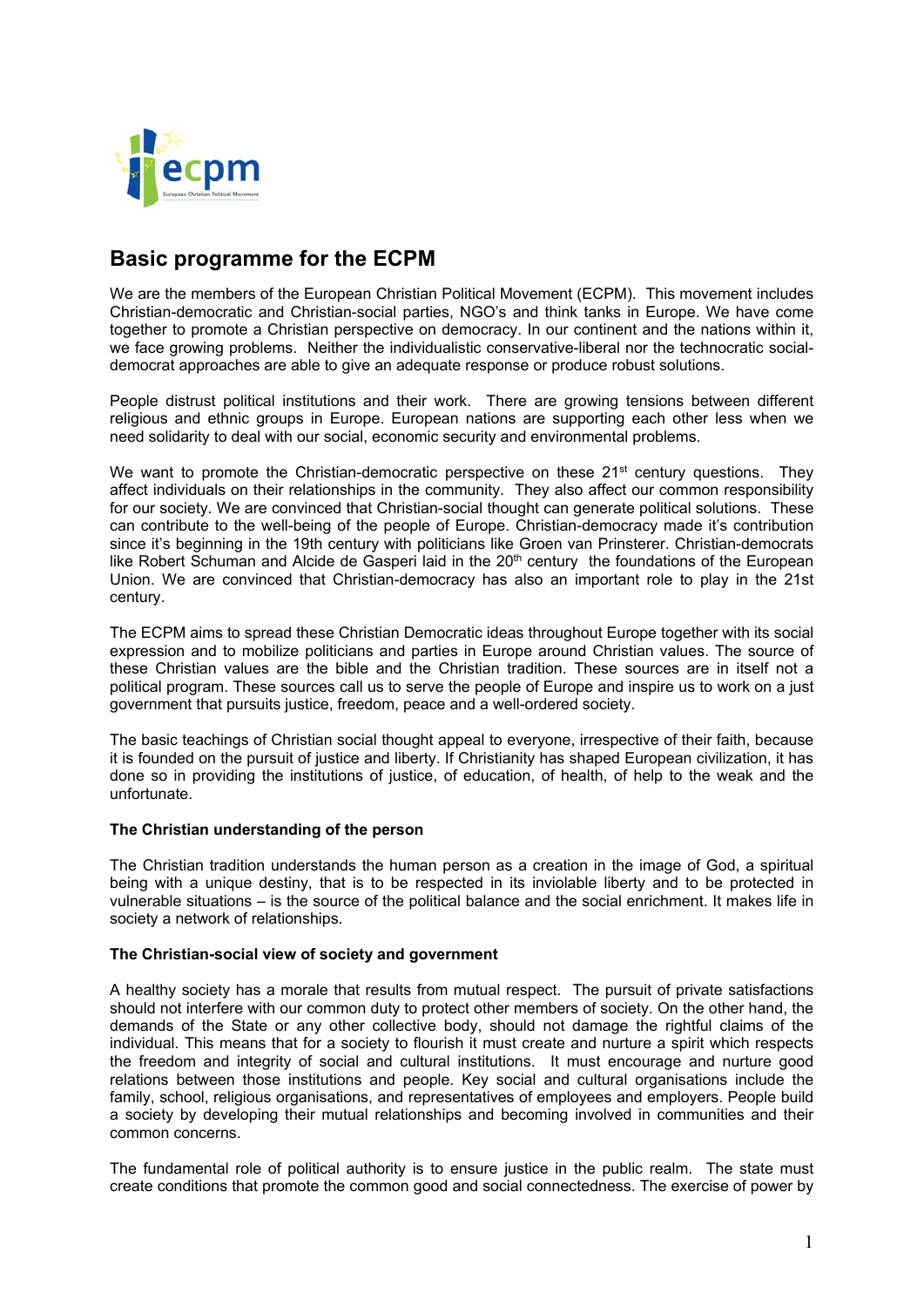the state must always be equitable and limited. The state must promote just relations between individuals, associations, communities, and other groups. The state must also respect their proper independence and interdependence.

Bearers of political authority are responsible to encourage the good, and rectify injustice. Governments are not required to attempt to remedy every social ill. Government must not undertake tasks that are the responsibility of family, church, or other spheres of authority. They should be able to deal with their own affairs. We believe that churches and other religious organisations can have an essential contribution to make in society.

Democratic participation enlarges the horizons of people. It empowers them as citizens and increases their influence on governments. A responsible democracy requires the expression of opinion through representative elections, political parties, public debate and loyal opposition. These together with respect for political office and open and accountable government are essential.

The responsibilities for public affairs should be at a level as close to the citizens as possible. This is our view at subsidiarity. We stand for this balance in power between the various nations and the European Union. We must protect national identity and respect the sovereignty of states. The European Union needs solidarity between nations and peoples. The European Union also needs subsidiarity to keep its solidarity alive. The ECPM recognises the different peoples of Europe.

No party or grouping may claim special legal privileges. Christian-democrat thinking strongly rejects secularism as a public ideology. The ECPM warns of the damage that fundamentalist secularism can inflict on a society. We are weary of such fundamentalist secularism in any kind of governing role. We also do not seek a governing role for any single church denomination. We recognise the role of the Christian faith in shaping the liberties that our continent enjoys. We affirm that the state needs to acknowledge the rights of religious and cultural minorities and to treat them equitably in public policy. We welcome the diverse faith communities present in Europe. Individuals, communities and organisations must have full freedom of religion and expression of thought. This must be a priority within Europe and in European foreign policy.

A Christian-democrat view of government will always have a global perspective. In this view all the earth is God's creation, and God made all humans in his image. This means that Christian-democracy aims to have a foreign and defence policy that works in this spirit. It promotes fair trade as well as peace and protection of the environment.

We must not allow the state, business or finance to control the economy. Democratic responsibility requires this. The state should build up the contribution and sense of mutual responsibility of all parties. Economic activity is to serve people rather than dominate them. The full personal, social and ecological implications of national and international market activity need to be recognised and should not be merely a matter of private or accounting calculations that do not recognise these implications. The state must attempt to redress inequitable and unfair patterns of trade and distribution. Christiandemocrats emphasise the state's responsibility for justice, right structures and social connectedness, rather than economic performance alone.

# **Basic themes in Christian-social policy**

As Christian-democrats we do not imagine that we possess simple solutions to the problems of Europe. We do however firmly believe that Christianity can make an important contribution to the wellbeing of our society. For this reason, we commit ourselves to the following nine guiding principles which highlight some basic themes of Christian-social policy:

#### **Justice**

Social justice is a fundamental Biblical teaching. That makes it the basis for Christian-social policy. All men and women are due equal respect and treatment. Men and women have responsibilities to one another and to wider society.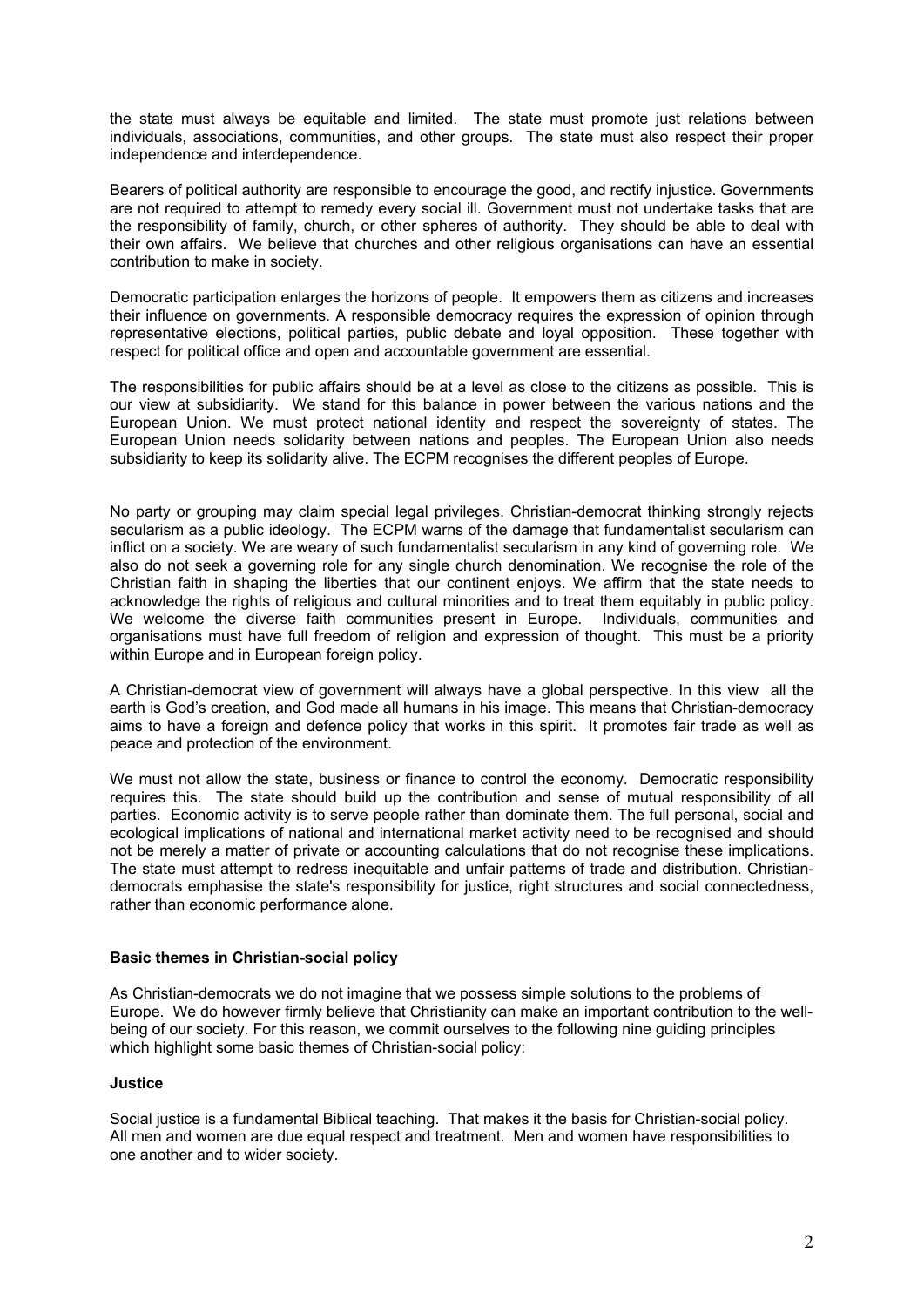Social justice demands an equal regard for all. That implies a special concern for the needs of the poor, refugees, those who suffer and the powerless. It requires us to oppose exploitation and deprivation. It requires also that appropriate resources and opportunities are available. In this way, we meet the basic requirements of all and each person is able to take part in the life of the community. We firmly believe that governments have a special responsibility for those who cannot support themselves in our own countries and abroad. Opposing and eliminating social injustice asks for more action by the government than only to provide just structures. It is also important to stress the need of healthy families, good education and health-care to prevent poverty and social injustice.

## **Respect for life and priority for the family**

The right to life is the most basic among all the human rights. In the Christian tradition, every man and woman, as God's creation, has an intrinsic value. Each person has the right to a respectable and dignified life from conception until natural death. In our view, the government is therefore obliged to:

Protect and promote the fundamental dignity of those that are not yet born, of the weak, of the physically and mentally handicapped, of people of old age, of all those that cannot stand up for themselves.

To have recognized by law in the entire European Union, the dignity and inviolability of the human embryo.

To support the family, founded in marriage, the complementarity between man and woman, the welcoming of life and the education of children. As cornerstone of society, a place where civic and social responsibilities are learned, the family should be the axis of political life, and all political sectors should be thought through in function of it and its equilibrium.

## **Reconciliation**

Reconciliation is a task for individuals, social and economic groups, and also for those engaged in politics. We must work towards reconciliation and healing at local, national and international levels although we recognise that we will never achieve all such goals in this world.

Humility, repentance, patience and forgiveness are political as well as personal values. They are essential in the process of replacing conflict by common understanding. These principles require that we renounce all armaments that are incompatible with the pursuit of just peace.

# **Active Compassion**

The Christian tradition calls human beings to active loving service of others. This is to replace indifference to the distress of others due to passivity, self-concern or ignorance. Such compassionate love inspires an attitude not only of detached justice but also of open-hearted generosity. We all bear the responsibility, individually and corporately, for such service to one another. Governments should seek to motivate individuals, families, charities and other associations to active compassion. The state should prompt and assist the community to meet the fundamental needs of the poor before satisfying the preferences of the rich.

#### **Wise stewardship**

The ECPM does not separate the responsibility of man towards the earth from his responsibility to himself. Faced with the extensive exploitation of natural resources, the wasting of non renewable energy and the tragedy of hunger and underdevelopment, the ECPM sees is the climate change an opportunity for a radical change of our approach to growth and international relations:

By means of policies of solidarity between the global North and South, aimed at reducing carbon gas emissions, by an increase in the production and use of clean energy, by restoring ecosystems; but also by promoting a balanced development that assures the access of all people to the essentials of life (food, drinkable water, education, health care… )

By means of Foreign policies and European defence policies that are aimed at promoting peace in service to a righteous development on the global scale.